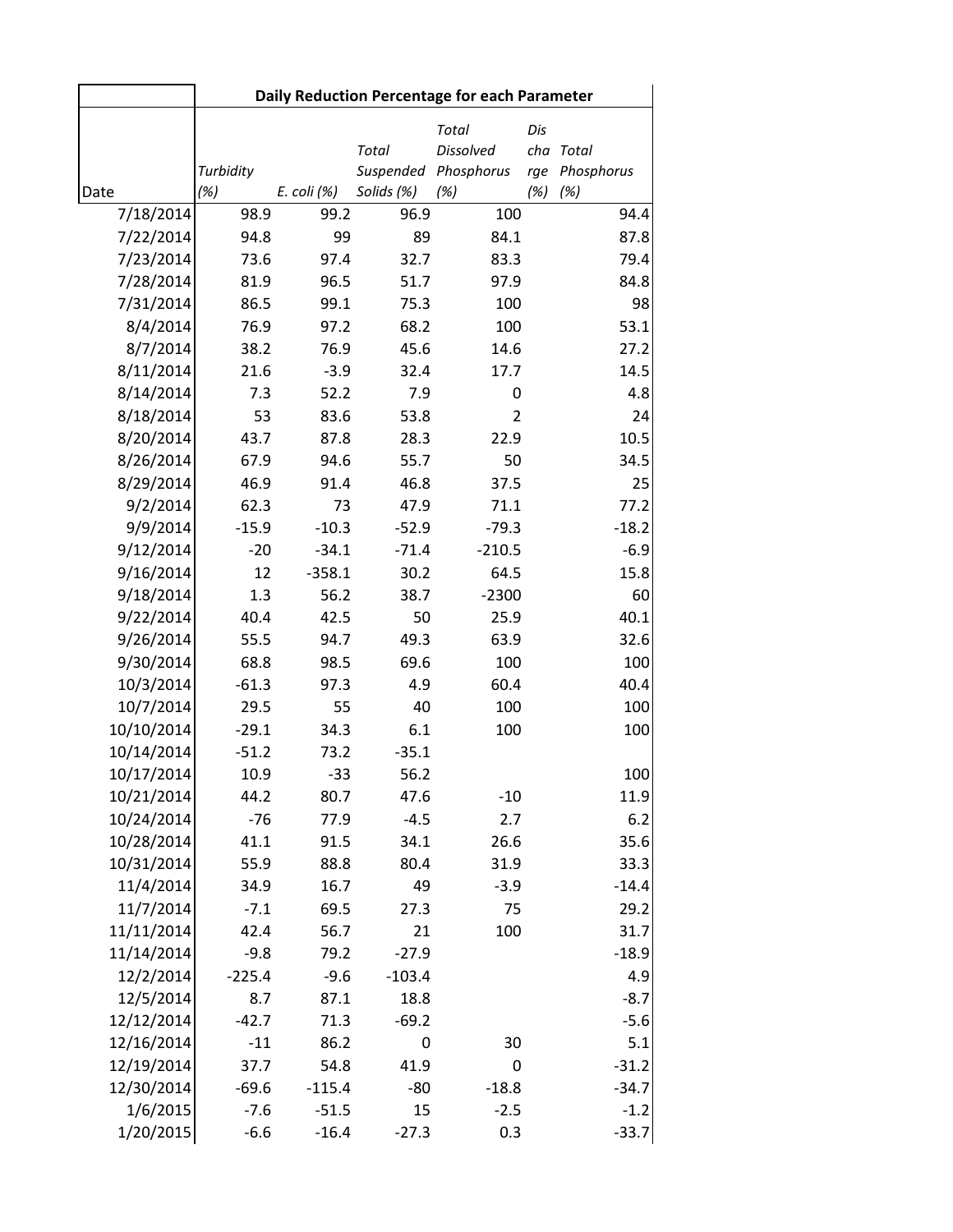| 1/23/2015 | $-75.4$  | 23.6        | $-9.1$      | $-12$         |             | $-7.6$      |
|-----------|----------|-------------|-------------|---------------|-------------|-------------|
| 1/30/2015 | $-37.4$  | $-18.2$     | $-70$       | $-14.1$       |             | $-9.4$      |
| 3/10/2015 | $-3.3$   | 23.7        | $-5$        | 0.6           |             | $-4.6$      |
| 3/13/2015 | 14.4     | 12.7        | 22.2        | 1.2           |             | 6.7         |
| 3/17/2015 | $-2$     | $\mathbf 0$ | $-35$       | $\textbf{-1}$ | 46          | 6.9         |
| 3/20/2015 | $-46.5$  | $-19.2$     | $-13.3$     | $-2.3$        | 46          | $-7.4$      |
| 3/21/2015 | $-17.8$  | 28          | 30.4        | $-2.3$        |             | $-4.6$      |
| 3/24/2015 | 15       | $-181.6$    | 23.8        | 1.5           | 46          | 2.2         |
| 3/26/2015 | 51       | 72.7        | 70.1        | 28            | $\mathbf 0$ | 48.4        |
| 3/28/2015 | $-10.8$  | 79.2        | $\mathbf 0$ | $-1.4$        | $\mathbf 0$ | $-11.7$     |
| 3/31/2015 | $-53.9$  | 7.1         | $-16.7$     | $-20$         | $\mathbf 0$ | 7.1         |
| 4/2/2015  | $-55$    | 43.6        | $-11.1$     | $-12.5$       | $-7$        | $\mathbf 0$ |
| 4/3/2015  | $-2.1$   |             | 10          |               | $-7$        | $\mathbf 0$ |
| 4/7/2015  | $-66.1$  | 8.9         | $-57.1$     | $-17.4$       | $-7$        | 31          |
| 4/9/2015  | 47.4     | 49          | 68.8        | 38.3          | $-7$        | 39.3        |
| 4/11/2015 | 0.8      | 41.9        | 29          | 4.3           | $-7$        | 8.6         |
| 4/14/2015 | $-79$    | $-44.5$     | $-185.7$    | $-11.9$       | 3.6         | $-46.9$     |
| 4/16/2015 | $-127.9$ | 6.9         | $-162.5$    | $-31$         | 3.6         | $-26.6$     |
| 4/21/2015 | $-267.8$ | $-90.7$     | $-255.6$    | $-61.3$       | 16          | $-55.7$     |
| 4/23/2015 | $-129.5$ | 11.6        | $-275$      | $-7.4$        | 16          | 106.3       |
| 4/25/2015 | $-107$   | 35.7        | $-77.8$     | $-12.1$       | 36          | 3.9         |
| 4/30/2015 | $-76.7$  | $-30.2$     | $-33.3$     | $-2.9$        | 33          | $-21.4$     |
| 5/2/2015  | $-65.9$  | 10.5        | $-27.3$     | 10            | 20          | $-215$      |
| 5/5/2015  | $-56.1$  | 39.4        | $-33.3$     | 36.2          | 36          | $-1.5$      |
| 5/8/2015  | $-35.3$  | 44.2        | $-9.1$      | 14.1          | 34          | $-63$       |
| 5/11/2015 | 1.5      | $-37.9$     | 20          | 7.7           | 32          | 78.5        |
| 5/13/2015 | $-8.6$   | $-169.3$    | 18.2        | 0             | 80          | 22.2        |
| 5/15/2015 | 3.2      | 93          | $-20$       | 7.1           | 14          | 955.6       |
| 5/18/2015 | 2.4      | 32.4        | 46.7        | 15.5          | 19          | 8.8         |
| 5/20/2015 | $-37.2$  | $-71.7$     | 11.1        | $-16.4$       | -8          | $-80$       |
| 5/22/2015 | 5.7      | 39.3        | $-33.3$     | $-13.6253$    |             | $-257.1$    |
| 5/27/2015 | $-17.4$  | 56.9        | $-28.6$     | 33.3          | 22          | $-21.9$     |
| 5/29/2015 | 72       | 66.1        | 81.1        | 36.2 - 39     |             | 51.7        |
| 6/1/2015  | $-8.6$   | $-4.5$      | $-25$       | $-1.7 -15$    |             | $-23.9$     |
| 6/3/2015  | 3.6      | 8.8         | 33.3        | $-2.4 - 15$   |             | 8.7         |
| 6/5/2015  | $-107.5$ | $-11.4$     | $-63.6$     | $-8.5$ 9.4    |             | $-18.7$     |
| 6/10/2015 | $-0.5$   | $-8.4$      | 17.8        |               | $9.6 - 23$  | $-5.8$      |
| 6/12/2015 | $-17.5$  | 2.2         | 8           |               | $3.1 - 27$  | 17.5        |
| 6/15/2015 | $-47.9$  | $-41.8$     | $-17.4$     |               | $-7 - 25$   | $-2.4$      |
| 6/17/2015 | 5.4      | $-5.2$      | 17.1        | $-1.8 - 28$   |             | 5.4         |
| 6/19/2015 | $-57.1$  | 22.6        | 7.6         | $-0.7 -17$    |             | $-17.4$     |
| 6/22/2015 | 7        | $-3$        | 35          |               | $6.7 - 40$  | 17.2        |
| 6/24/2015 | $-11$    | $-67.1$     | $-5.3$      | $-9.9$ ###    |             | $-19.4$     |
| 6/26/2015 | $-25$    | $-88.6$     | 4.8         | $-0.5 -48$    |             | $-0.7$      |
| 6/29/2015 | 16.1     | 15          | 5.3         | $-0.4$        | $-2$        | 11.8        |
| 7/1/2015  | 14.7     | 33.3        | 20.8        | 5.5           | $-2$        | $-74.9$     |
| 7/3/2015  | 5        | 29.2        | 26.3        |               | $10 - 22$   | 3.5         |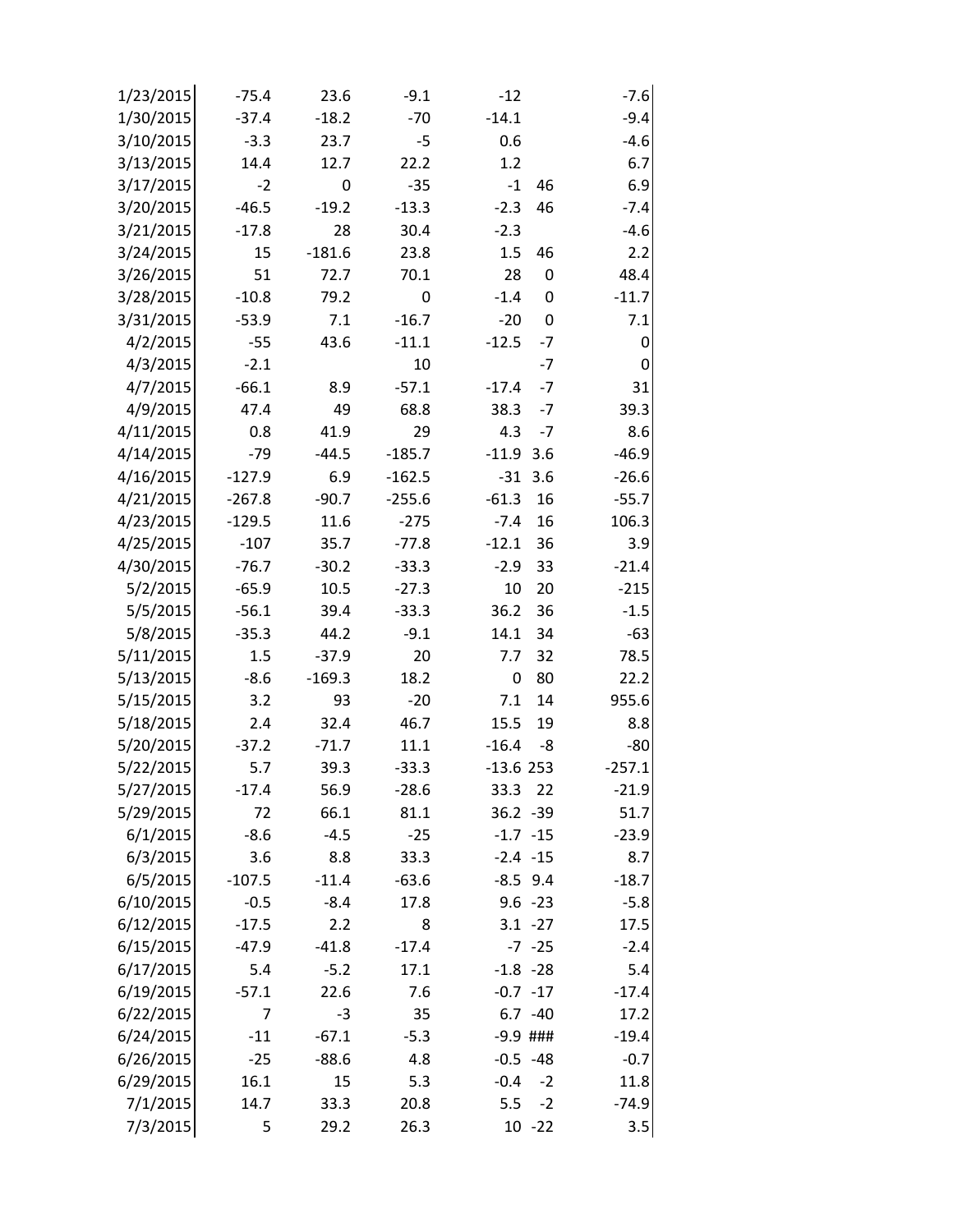| 7/6/2015   | 42.6     | 61.6    | 45.2     | $23.1 - 51$ | 9.8          |
|------------|----------|---------|----------|-------------|--------------|
| 7/8/2015   | $-22.9$  | $-59.4$ | 11.1     | $-3.3$ 100  | $-5.8$       |
| 7/10/2015  | 24.1     | $-30.4$ | 45.5     | 1.5         | 14.5<br>$-5$ |
| 7/13/2015  | $-56.3$  | $-70.2$ | 4.8      | 1.5         | $-5$<br>0.6  |
| 7/15/2015  | $-15.2$  | $-29.1$ | 0        | $-22.5$     | $-2.7$       |
| 7/17/2015  | 57.2     | 82.8    | 70       | 10.9        | 22.1         |
| 7/20/2015  | 20.5     | 0       | 29.6     | 1           | 10.1         |
| 7/22/2015  | 16.7     | 22.3    | 40.9     | 7           | 6.1          |
| 7/24/2015  | 56.1     | 27.9    | 34.3     | 16.7        | 27.4         |
| 7/27/2015  | 11.1     | 21.4    | 11.8     | 13.8        | $-20.2$      |
| 7/29/2015  | 65.8     | $-18.9$ | 75.9     | 47.1        | 31.9         |
| 7/31/2015  | 37.4     | $-48.5$ | 33.3     | 27.5        | 35           |
| 8/3/2015   | 32.7     | 37.9    | 20.3     | 28.2        | 31.3         |
| 8/5/2015   | 42.5     | 76.2    | 41.2     | 6.7         | $-38.7$      |
| 8/7/2015   | 26.9     | 48.1    | 23.5     | 69.5        | $-1.8$       |
| 8/10/2015  | 15.9     | $-73.8$ | 28.6     | 31.7        | $-8.1$       |
| 8/12/2015  | 61.6     | 70      | $-41.7$  | 34.7        | 3.7          |
| 8/19/2015  | $-7.1$   | 71      | -8       | 38.8        | 23.1         |
| 8/21/2015  | $-43.3$  | 58.6    | 31.8     | 22.1        | 28           |
| 8/26/2015  | 36.3     | $-42.9$ | 26.3     | 18.4        | 3.1          |
| 9/3/2015   | $-14.8$  | $-17.1$ | 1.3      | 0.6         | $-1.8$       |
| 9/4/2015   | 22.5     | 15.3    | 54       | 14.9        | 33.3         |
| 9/7/2015   | $-1.2$   | $-79.7$ | 18.1     | 3.4         | $\mathbf{1}$ |
| 9/16/2015  | $-76.8$  | $-65$   | $-92.2$  | $-1.9$      | 21.5         |
| 9/20/2015  | $-32.9$  | $-51.3$ | 12.9     | 11.1        | $-2.1$       |
| 9/30/2015  | 34.6     | 55.5    | 35.2     | 35.7        | 19.7         |
| 10/5/2015  | 3.9      | $-46.4$ | $-6.4$   | $-7.3$      | $-29.7$      |
| 10/11/2015 | $-172.7$ | $-4.6$  | $-150.4$ | $-26$       | $-13.9$      |
| 10/16/2015 | $-83.4$  | $-7.8$  | $-88.6$  | 2.2         | 3            |
| 10/29/2015 | $-42.8$  | $-20.2$ | $-71.1$  | 10          | $-10.3$      |
| 11/6/2015  | $-145.9$ | $-53.7$ | $-181.8$ | $-14.7$     | $-4$         |
| 11/12/2015 | $-251.9$ | 3.4     | $-312.4$ | $-29.5$     | $-54.5$      |
| 3/8/2016   |          | 22.2    | $-37.5$  | 0           | $-31.9$      |
| 3/18/2016  | $-51.6$  | 11.5    | $-72.7$  | $-54.4$     | $-43.7$      |
| 3/28/2016  | $-1.7$   | 4.4     | 11.2     | $-4.4$      | $-8.2$       |
| 3/29/2016  | 2.7      | $-16.6$ | 5.5      | $-3.1$      | 16.4         |
| 4/12/2016  | $-5$     | $-6.7$  | 13.8     | $-5.1$      | 0            |
| 4/22/2016  | $-85.6$  | $-5.7$  | $-112.5$ | $-12.7$     |              |
| 5/6/2016   | $-64.3$  | 16.4    | $-100$   | 0           |              |
| 5/19/2016  | $-402.4$ | 50.4    | $-237.5$ | $-14.4$     |              |
| 5/24/2016  | 12.3     | 62.7    | $-10$    | 12.4        |              |
| 6/30/2016  | 56.7     | 91.9    | 30.8     | 61.5        |              |
| 8/30/2016  | 37.1     | 90      | 40.9     | 21.6        |              |
| 9/15/2016  | 55.6     | 70.9    | 43.3     | 46.6        |              |
| 9/30/2016  | 19.7     | 51.5    | 31.9     | 4.9         |              |
| 10/11/2016 | 39.4     | 97.4    | 23.5     | 24.4        |              |
| 10/18/2016 | 46.4     | 86.4    | 46.2     | 60.7        |              |